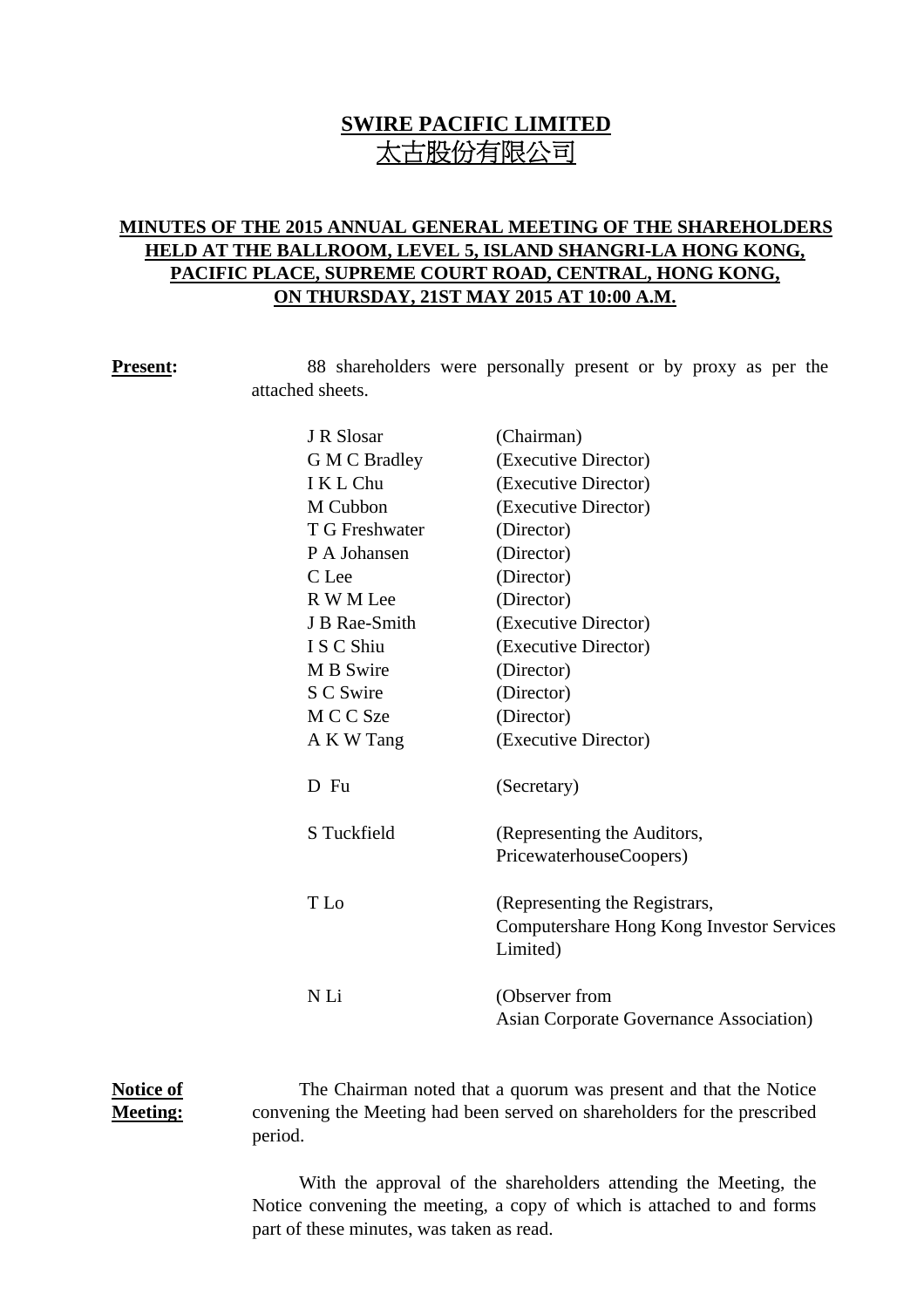**Poll:** The Chairman demanded that all the resolutions proposed at the Meeting be voted on by poll in accordance with Article 72(a) of the Company's Articles of Association and directed that the poll be conducted after all the resolutions had been proposed and considered. He advised that the poll results would be notified to the Stock Exchange and published on the websites of the Stock Exchange and the Company.

**Auditors' Report**: S Tuckfield, representing the Auditors, PricewaterhouseCoopers summarised the Independent Auditor's Report contained in the 2014 annual report.

**Report of Directors and Audited Consolidated Financial Statements:**

The Chairman noted that the Report of the Directors and the audited consolidated financial statements for the year ended 31st December 2014, together with the Notice of Meeting containing the detailed resolutions to be considered at the Meeting, had been in the hands of the shareholders for the statutory period of time.

In response to a question from a shareholder in relation to perpetual capital securities, M Cubbon referred to Note 28 to the Company's 2014 annual report and advised that the perpetual capital securities, amounting to US\$300 million and bearing cumulative interest at 8.84% per annum, were issued by a wholly owned subsidiary on 13th May 1997 and would be redeemable at the option of the Company at any time on or after 13th May 2017.

In response to a question from a shareholder in relation to the establishment of a nomination committee, the Chairman referred to the corporate governance report contained in the Company's 2014 annual report and advised that the Board had considered the merits of establishing a nomination committee but has concluded that it is in the best interests of the Company and potential new appointees that the Board collectively reviews and approves the appointment of any new Director as this allows a more informed and balanced decision to be made by the Board as to suitability for the role.

In response to a question from a shareholder in relation to intangible assets and valuation of financial instruments, M Cubbon advised that details on intangible assets were set out in Note 17 to the Company's 2014 annual report and that valuation of financial instruments was performed in accordance with the relevant accounting policy set out in Note 20 to the Company's annual report.

In response to a question from a shareholder in relation to continuing connected transactions, the Chairman advised that the details were set out in Note 39 to the Company's 2014 annual report and that the continuing connected transactions had been reviewed by the Independent Non-Executive Directors of the Company as required under the Listing Rules.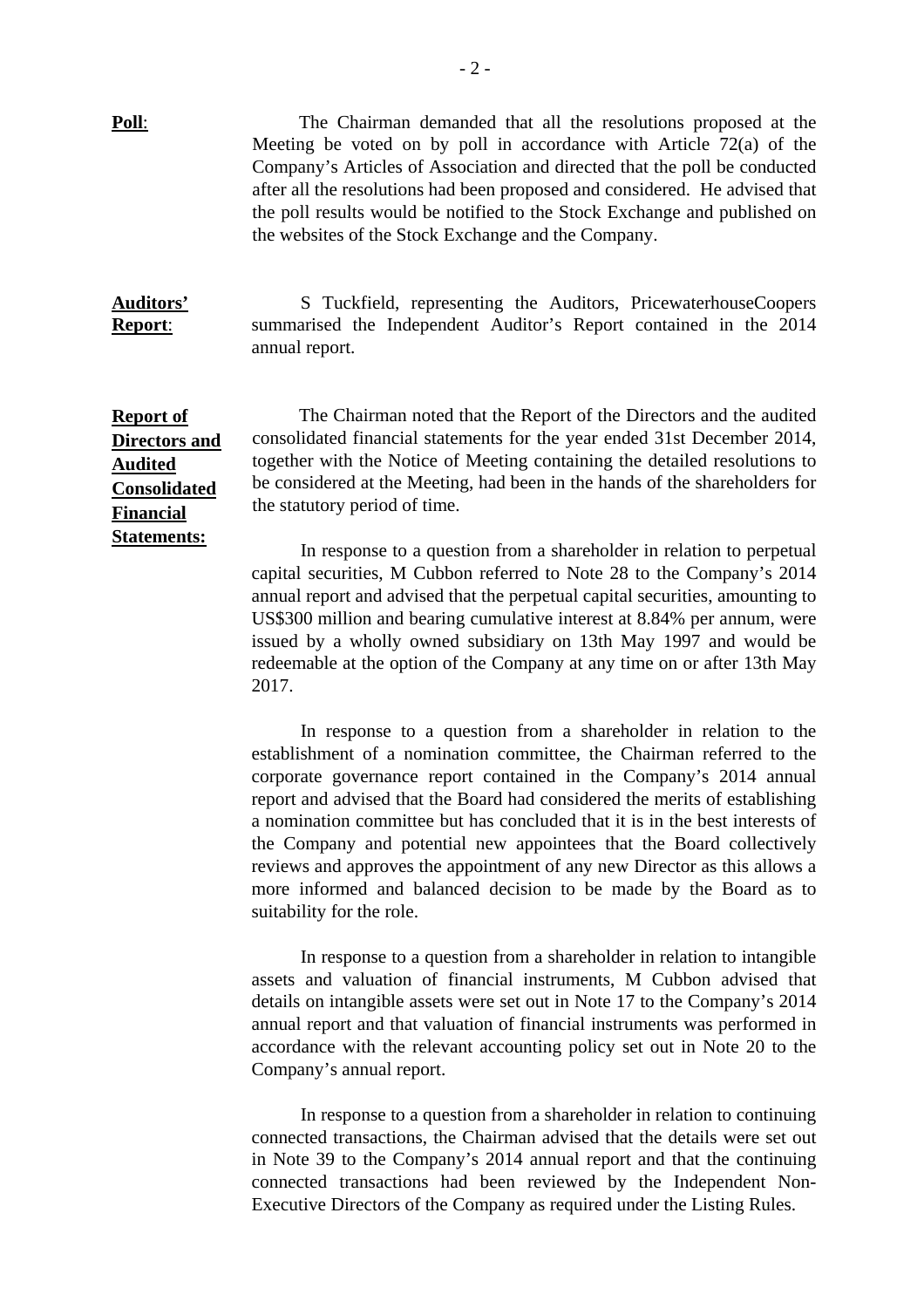In response to a question from a shareholder in relation to dividend payment, the Chairman advised that the Company's second interim dividends for the year ended 31st December 2014 had been paid to shareholders on 8th May 2015.

There were no further questions raised. The Chairman proceeded to the business of the meeting.

**Election of Directors:** The Chairman advised that M B Swire, A K W Tang and M M T Yang retired in accordance with Article 93 and, being eligible, offered themselves for re-election. C K M Kwok also retired at the conclusion of this Annual General Meeting but did not offer himself for re-election.

The Chairman proposed THAT:

Resolution 1 (a)

"M B Swire be re-elected as a Director."

This resolution was voted on by poll after all the resolutions had been proposed and considered, with the following result:

For: 3,133,671,475 votes (99.0521%) Against: 29,989,015 votes (0.9479%)

As more than 50% of the votes were cast in favour of this resolution, the resolution was carried.

The Chairman proposed THAT:

Resolution 1 (b)

"A K W Tang be re-elected as a Director."

This resolution was voted on by poll after all the resolutions had been proposed and considered, with the following result:

For: 2,995,276,856 votes (94.7038%) Against: 167,508,915 votes (5.2962%)

As more than 50% of the votes were cast in favour of this resolution, the resolution was carried.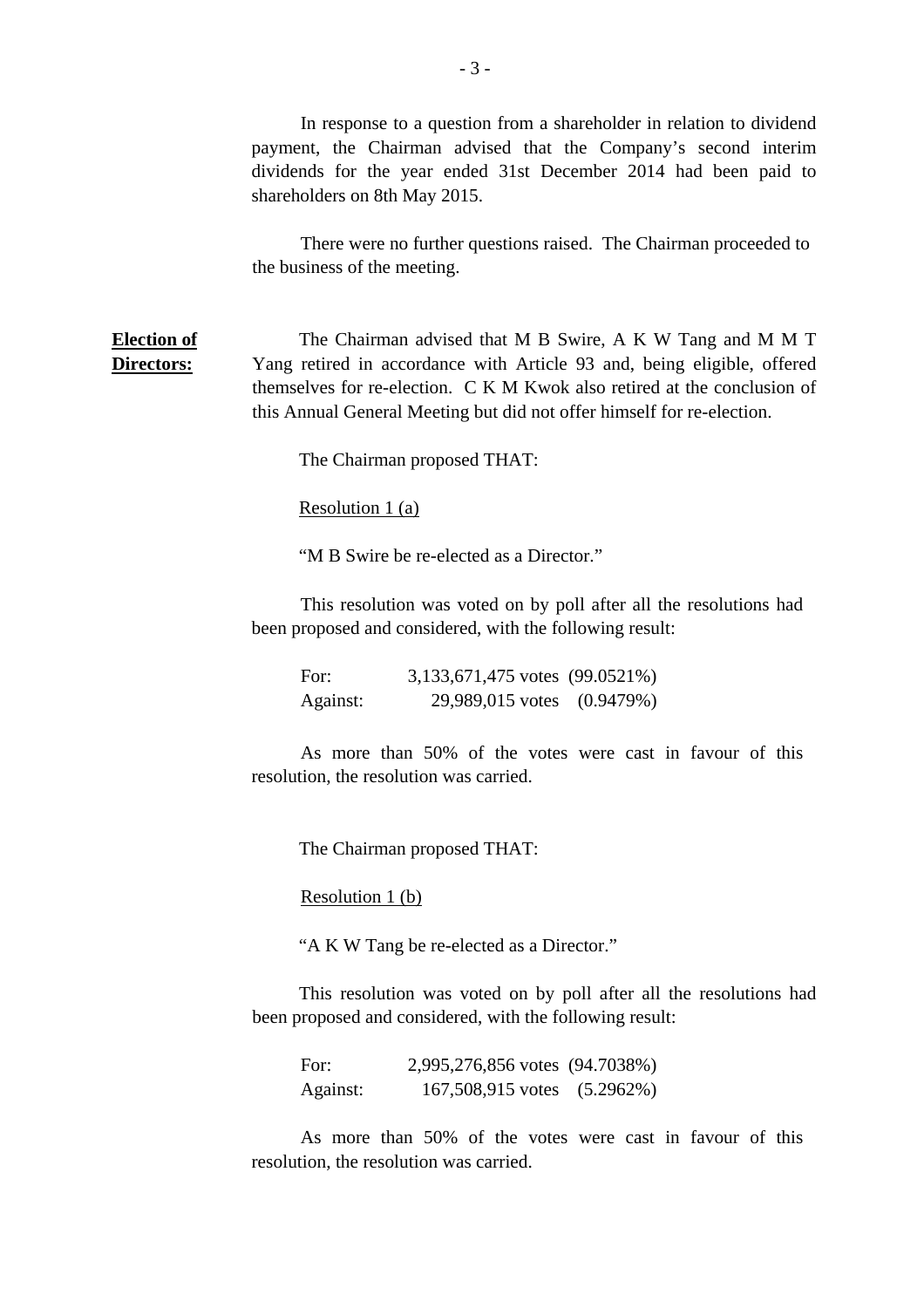The Chairman proposed THAT:

Resolution 1 (c)

"M M T Yang be re-elected as a Director."

This resolution was voted on by poll after all the resolutions had been proposed and considered, with the following result:

For: 3,150,620,394 votes (99.5878%) Against: 13,040,096 votes (0.4122%)

As more than 50% of the votes were cast in favour of this resolution, the resolution was carried.

 G M C Bradley and S C Swire who had been appointed as Directors under Article 91 since the last Annual General Meeting also retired and offered themselves for election.

The Chairman proposed THAT:

Resolution 1 (d)

"G M C Bradley be elected as a Director."

This resolution was voted on by poll after all the resolutions had been proposed and considered, with the following result:

| For:     | $3,151,116,345$ votes $(99.6036%)$ |  |
|----------|------------------------------------|--|
| Against: | 12,541,645 votes (0.3964%)         |  |

As more than 50% of the votes were cast in favour of this resolution, the resolution was carried.

The Chairman proposed THAT:

Resolution 1 (e)

"S C Swire be elected as a Director."

This resolution was voted on by poll after all the resolutions had been proposed and considered, with the following result:

For: 3,136,082,752 votes (99.1283%) Against: 27,577,738 votes (0.8717%)

As more than 50% of the votes were cast in favour of this resolution, the resolution was carried.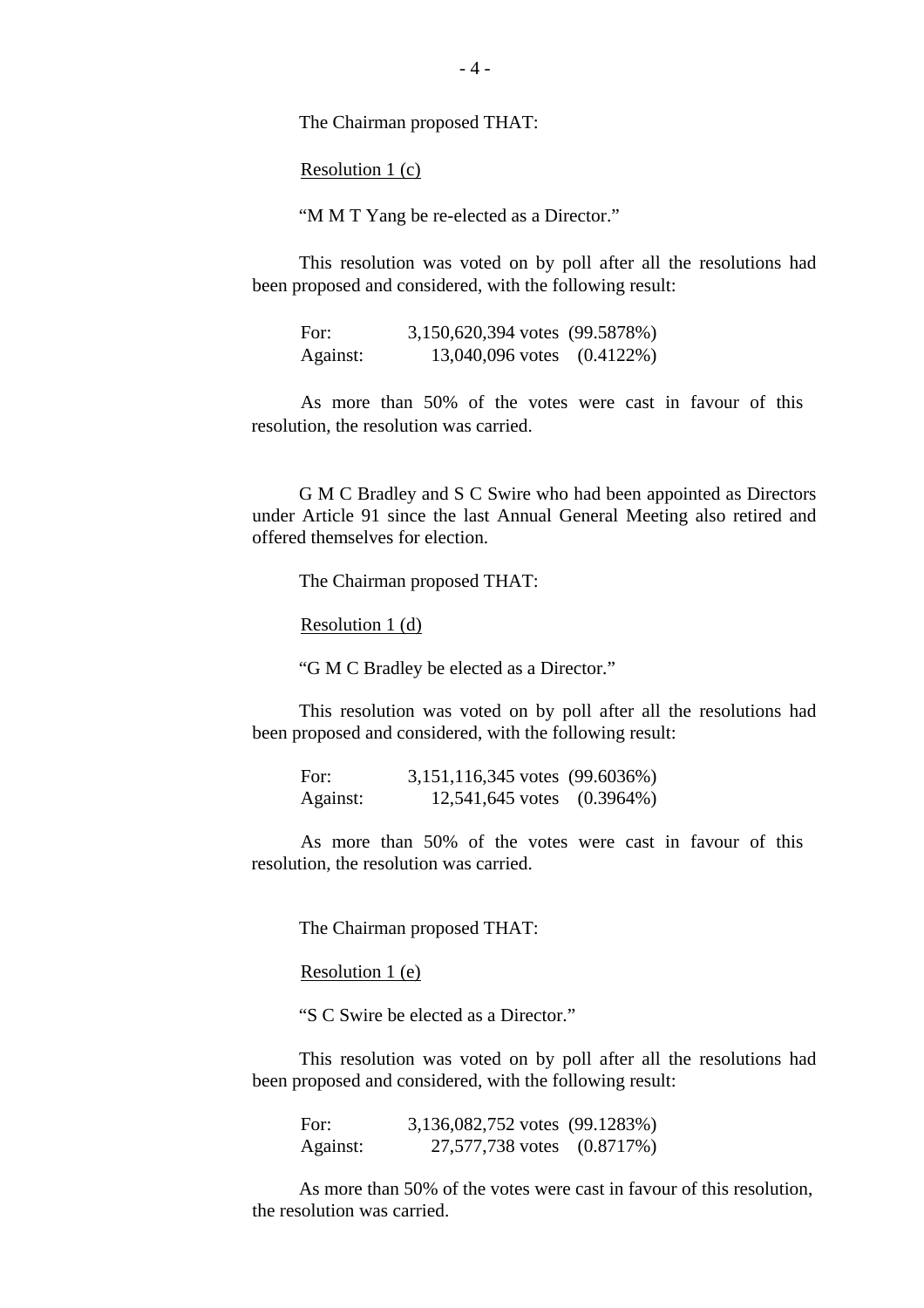The Chairman advised that the consolidated financial statements had been audited by PricewaterhouseCoopers who retired and, being eligible, offered themselves for re-appointment.

**Re-Appointment and Remuneration of Auditors**:

He proposed THAT:

#### Resolution 2

 "PricewaterhouseCoopers be re-appointed Auditors to hold office until the conclusion of the next Annual General Meeting and that the Directors be authorised to fix their remuneration."

 This resolution was voted on by poll after all the resolutions had been proposed and considered, with the following result:

For: 3,146,586,586 votes (99.4603%) Against: 17,073,904 votes (0.5397%)

 As more than 50% of the votes were cast in favour of this resolution, the resolution was carried.

**Share Buyback Mandate:** The Chairman said that the next item was special business to consider and, if thought fit, to pass an ordinary resolution granting a general mandate to the Directors to buy back up to 10 per cent of any class of the Company's shares in issue on the Stock Exchange. The explanatory statement required by the Listing Rules to be sent to shareholders in this connection was set out in the Appendix to his letter to shareholders dated 14th April 2015.

> He advised that since the last Annual General Meeting the Company had not bought back any of its shares. He further advised that the Directors would consider the buy-back of shares if they felt it to be in the interest of the Company.

The Chairman proposed the following ordinary resolution:

Resolution 3

THAT

"(a) Subject to paragraph (b), the exercise by the Directors during the Relevant Period of all the powers of the Company to make on-market share buy-backs (within the meaning of the Code on Share Buy-backs) be approved;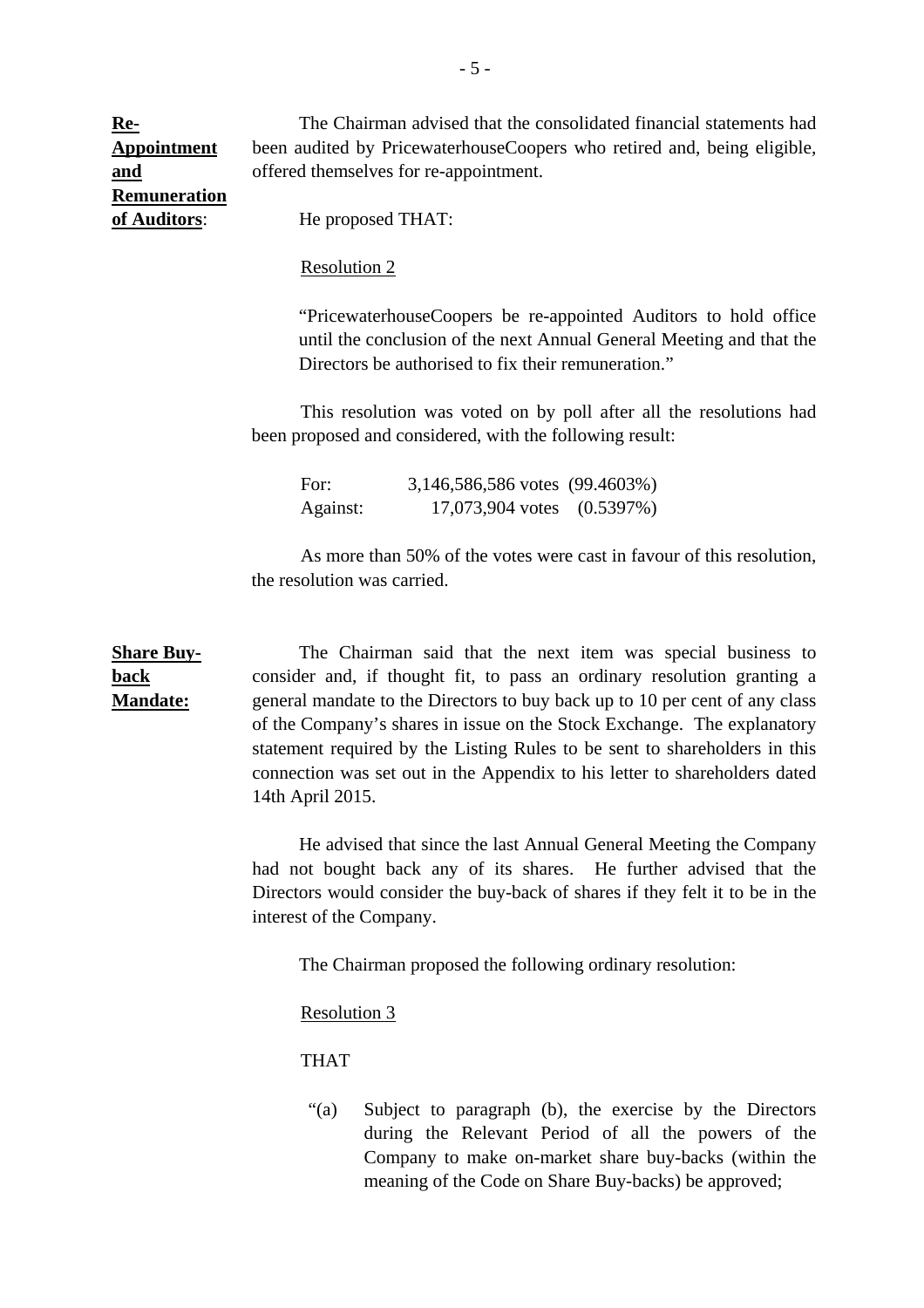- (b) the aggregate number of shares of any class which may be bought back pursuant to the approval in paragraph (a) above shall not exceed 10 per cent of the number of shares of that class in issue at the date of passing this Resolution; and
- (c) for the purpose of this Resolution:

 "Relevant Period" means the period from the passing of this Resolution until the earliest of:

- (i) the conclusion of the next annual general meeting of the Company;
- (ii) the expiration of the period within which the next annual general meeting of the Company is required by law to be held; and
- (iii) the revocation or variation of the authority given under this Resolution by ordinary resolution of the shareholders in general meeting; and

references to "shares" include securities which carry a right to subscribe for or purchase shares."

This resolution was voted on by poll after all the resolutions had been proposed and considered, with the following result:

For: 3,161,334,026 votes (99.9647%) Against: 1,115,970 votes (0.0353%)

As more than 50% of the votes were cast in favour of this resolution, the resolution was carried.

**General Mandate to issue and dispose of additional shares:**

The Chairman advised that the second item of special business was to consider and, if thought fit, to pass an ordinary resolution giving the Directors a new general mandate to issue additional shares in the Company up to a maximum of 20 per cent of the existing number of shares of any class of the Company in issue, provided that the aggregate number of shares of any class so allotted pursuant to this resolution wholly for cash would not exceed 5% of the number of shares of that class then in issue.

 He advised that the Company had not issued any additional shares under the general mandate since the last Annual General Meeting.

The Chairman proposed the following ordinary resolution: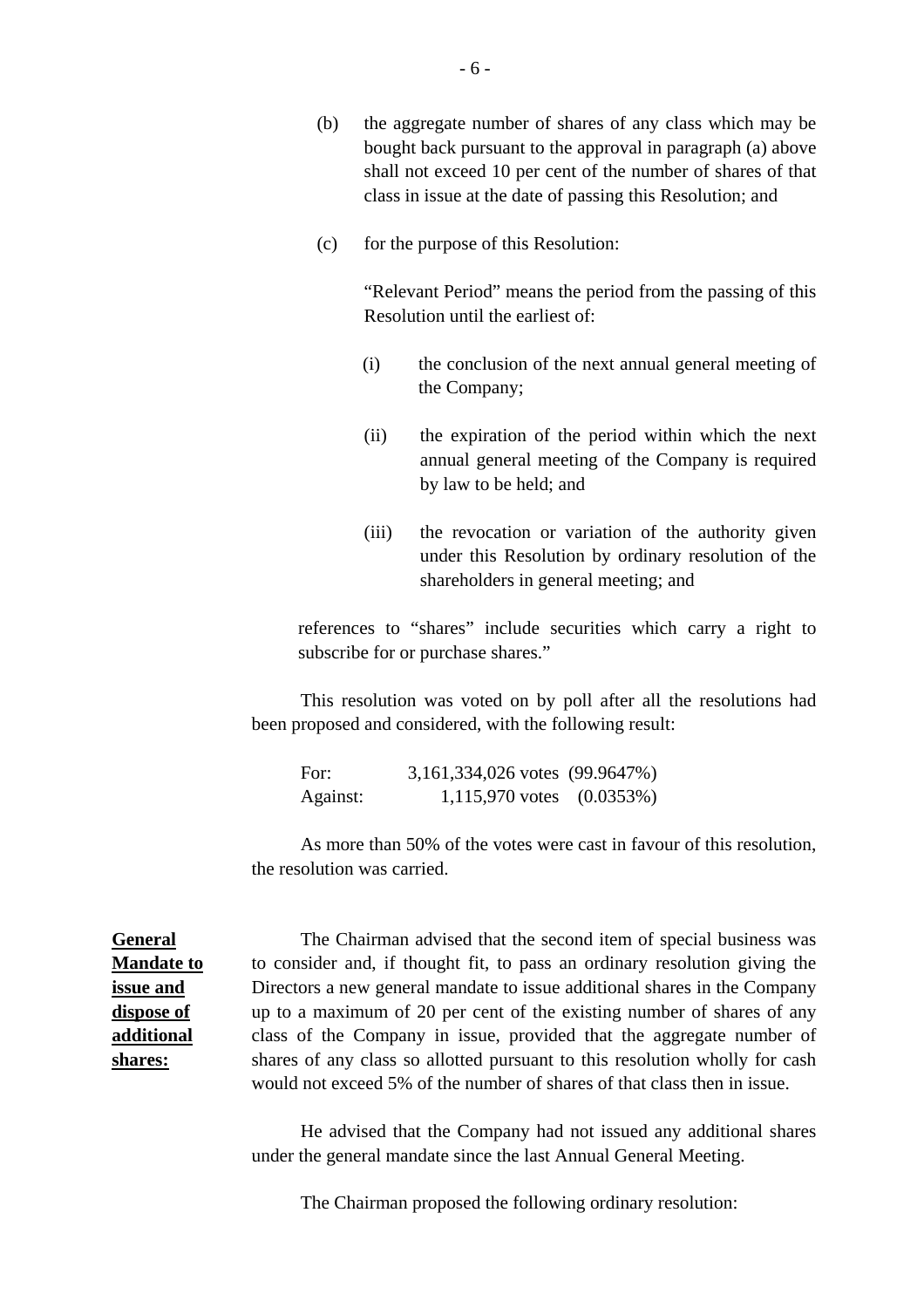Resolution 4

THAT

- "(a) Subject to paragraph (b), the exercise by the Directors during the Relevant Period of all the powers of the Company to allot, issue and deal with additional shares and to make or grant offers, agreements and options which will or might require the exercise of such powers during or after the end of the Relevant Period be approved;
- (b) the aggregate number of shares of any class allotted or agreed conditionally or unconditionally to be allotted (whether pursuant to an option or otherwise) by the Directors pursuant to the approval in paragraph (a), otherwise than pursuant to (i) a Rights Issue or (ii) any scrip dividend or similar arrangement providing for the allotment of shares in lieu of the whole or part of a dividend on shares, shall not exceed 20 per cent of the number of shares of that class in issue at the date of passing this Resolution provided that the aggregate number of shares of any class so allotted (or so agreed conditionally or unconditionally to be allotted) pursuant to this Resolution wholly for cash shall not exceed 5 per cent of the number of shares of that class in issue at the date of passing this Resolution; and
- (c) for the purpose of this Resolution:

"Relevant Period" means the period from the passing of this Resolution until the earliest of:

- (i) the conclusion of the next annual general meeting of the Company;
- (ii) the expiration of the period within which the next annual general meeting of the Company is required by law to be held; and
- (iii) the revocation or variation of the authority given under this Resolution by ordinary resolution of the shareholders in general meeting; and

"Rights Issue" means an offer of shares to holders of shares or any class thereof on the register on a fixed record date in proportion to their then holdings of such shares or class thereof (subject to such exclusions or other arrangements as the Directors may deem necessary or expedient in relation to fractional entitlements or having regard to any restrictions or obligations under the laws of, or the requirements of any recognised regulatory body or any stock exchange in, any territory outside Hong Kong)."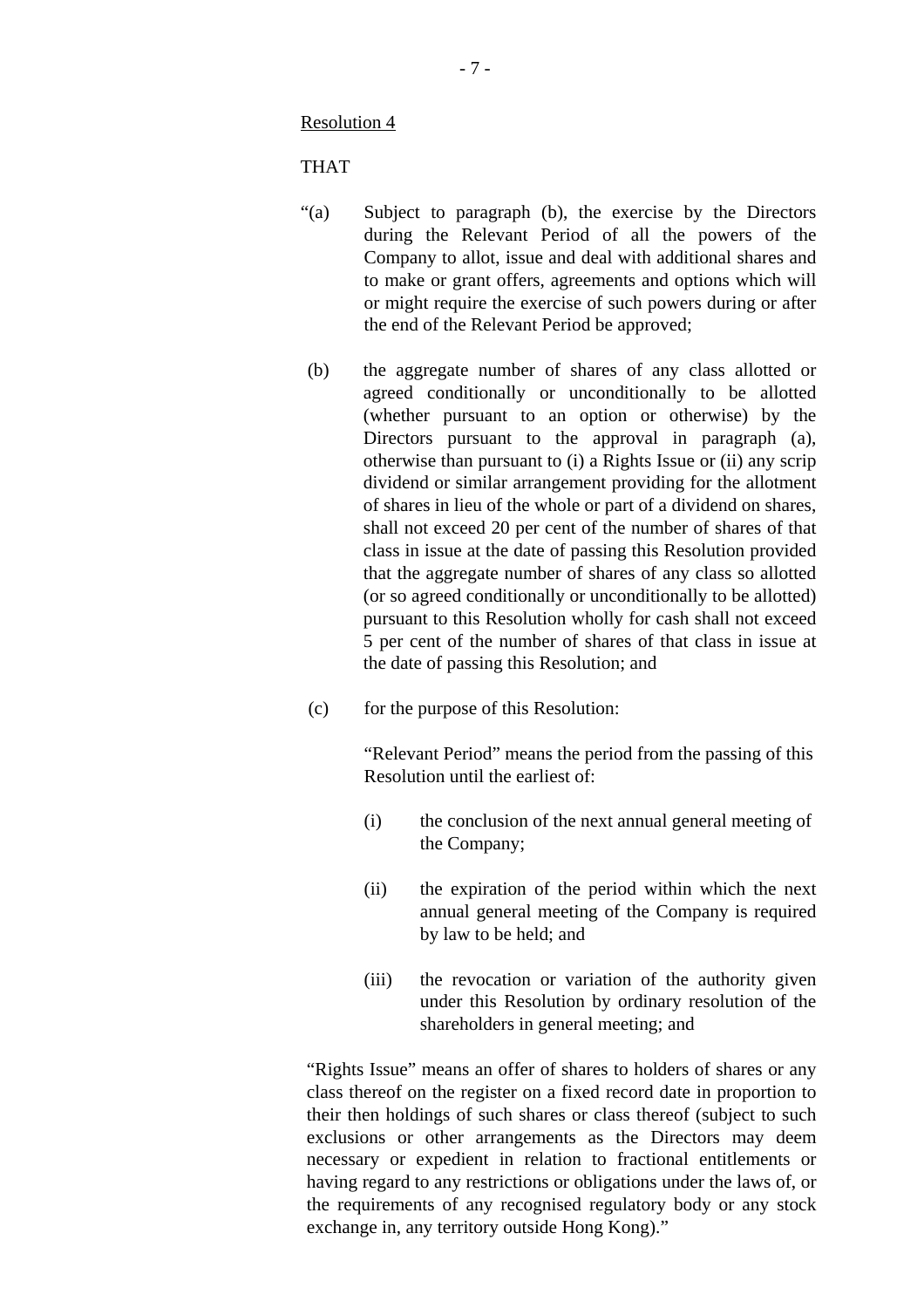This resolution was voted on by poll after all the resolutions had been proposed and considered, with the following result:

For: 2,908,340,430 votes (91.9311%) Against: 255,267,060 votes (8.0689%)

As more than 50% of the votes were cast in favour of this resolution, the resolution was carried.

**Conclusion of Meeting and Poll Results:** After all the resolutions of the meeting had been proposed and considered, the Chairman directed that a poll on each of the resolutions be taken.

> Computershare Hong Kong Investor Services Limited, the Company's share registrars, was appointed to act as scrutineers for the polls.

> The Chairman advised that the poll results would be notified to the Stock Exchange and published on the websites of the Stock Exchange and the Company. A copy of the poll results is attached to and forms part of these minutes.

> The Chairman concluded the meeting by thanking the shareholders for their attendance.

There being no other business, the Meeting was closed at 10:45 a.m.

**Chairman**

DF/RK/lsm *P:\\PAC1\\AGM2015\MINUTES-15.doc*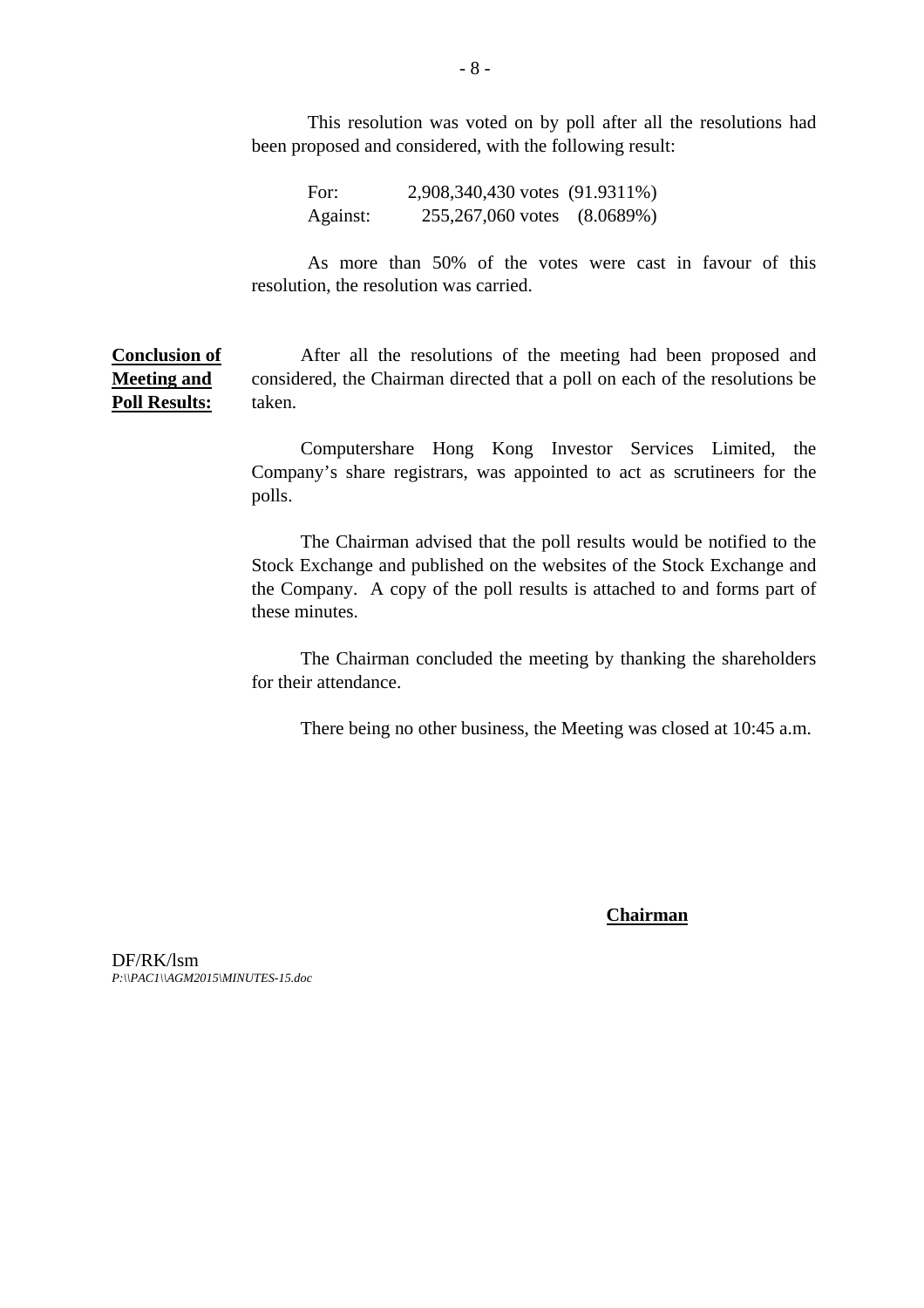## **SWIRE PACIFIC LIMITED** 太古股份有限公司 **2015 ANNUAL GENERAL MEETING HELD ON THURSDAY, 21ST MAY 2015 AT 10:00 A.M. ATTENDANCE RECORD**

- 1-37. AU Wai Yin, CHAN Chancing, CHAN Kar Yin, CHAN Lai Ming, CHAN Shiu Yung, CHAN Sou Chun, CHEE Man Heng, CHEE Yuet Yee, CHEUNG Sau Ying, CHOW Yim Man, CHU Wai Yan, CHUI Chi Hung, DO Tai Wah, FUNG Kai Kwong, IP Siu Hing, John Swire & Sons (H.K.) Limited, KWAN Chi Ming, KWAN Shiu Lin, LAI Kee, LAI Suk Chun, LAU Kee Che, LEUNG Hoi Yung, LO Hoi Yan, MA Jin Ming, MA Jin Yung Kathy, NG Shau Hung, SIN Cheung Shing, TAM Elsie Constance, TANG Jeanette Pui Hing, TO So Chun, TONG Siu Hung, WILTSHIRE Ruth Margaret, WONG Siu Ngor, WOODCOCK Thomas, YIP Kam Kwan Cindy, YIP Sit May, YOUNG Thomas Wharton Kenworthy, represented by the Chairman, SLOSAR John Robert
- 38. AU Tze Ming
- 39. CHAN Chun
- 40. CHAN Hin Ching
- 41. CHAN Hoi Kok William
- 42. CHAN So Ho
- 43. CHAN Vivian Ho Yan represented by CHAN Siu Kui
- 44. CHENG Man Loong represented by NIP Tat Sun
- 45. CHEUNG CHAN Wai Chun
- 46. CHEUNG Shun Ying
- 47. CHIU Lai Kun represented by LEUNG Kwok Keung
- 48. CHOW Chi Chak
- 49. CHOW Kit Wun Olivia represented by CHOW Kit Yu
- 50. CHOW Kwok Fan represented by CHOW Chi Chak
- 51. CHU Man Chiu
- 52. FONG William Shue Choy
- 53. FUNG Wah Yim
- 54. HKSCC Nominees Limited represented by CHAN Hoi Kok William, CHAU Jik Tak, CHEUNG Wai Keung, CHEUNG Yiu San, CHOW Ga Man, HON Lai Chun, LAM Chi Kuen, LAU Ka Ho, LEE Chien, LEE Hoi Yan, LEE Tsz Kit, LEUNG Kok Oy, LI Wai Ching, PANG Wai Shu Amelia, SHE Chun Biu, SHU Cheong Biu, WONG How Wan, WONG Wai Ying, WONG Yau Chun, YU Wah Chiu
- 55. HO Fung Kuen
- 56. HO Kin Kok
- 57. HONG On Lee
- 58. HUI Chun Chu